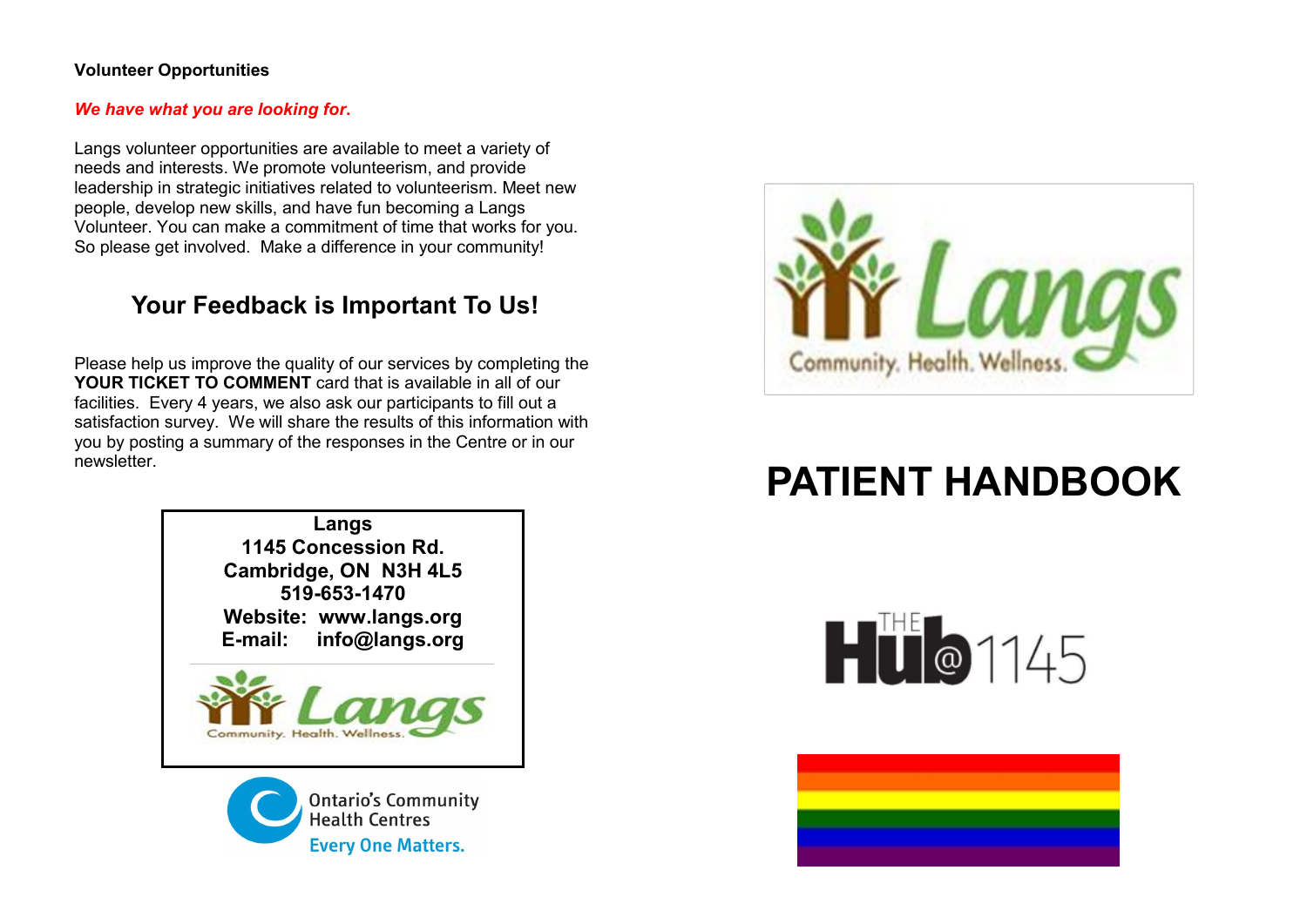## **Welcome to Langs**

On behalf of the Board of Directors and staff, we would like to take this opportunity to welcome you to Langs.

#### **Who We Are**

Langs is a neighborhood-based organization that was founded in 1978, with a focus on prevention and health promotion. The organization uses a community development approach which means residents actively participate in the organization. Langs is governed by a volunteer board of directors and is accredited.

Today Langs provides a wide range of recreational, health and social programs and services for all ages across Waterloo - Wellington. Langs is also co-located in Cambridge with more than 20 health and social services. There are many ways to get involved at Langs.

#### **Our Vision**

Changed lives, healthy communities

#### **Our Mission**

Langs is committed to ensuring that every person in our neighbourhoods will have a place to call home for health, wellness and community support.

#### **Regional Coordination Centre**

150 Pinebush Rd., Unit 6 519-947-1000, #302 Monday 9:00 - 5:00 Tuesday 9:00 - 5:00 Wednesday 9:00 - 5:00 Thursday 9:00 - 5:00 Friday 9:00 - 5:00 www.wwrcc.ca

#### **Resource Centre**

1145 Concession Road 519-653-1182

Monday 9:00 - 8:00 Tuesday 9:00 - 8:00 Wednesday 9:00 - 8:00 Thursday 9:00 - 12:00 3:00 - 8:00 Friday 9:00 - 4:30

#### **Youth and Teen Centre**

581E Langs Drive 519-653-1263

The Youth and Teen Centre is open Monday through Friday. Our core programs are: Drop In Gym program, Afterschool Programs, LEAD, Breakfast Club.

#### **Diabetes Education Program**

1145 Concession Road 519-653-1470, ext. 285

If you have diabetes, pre-diabetes or are at risk for diabetes you can self refer to our Diabetes Education Program.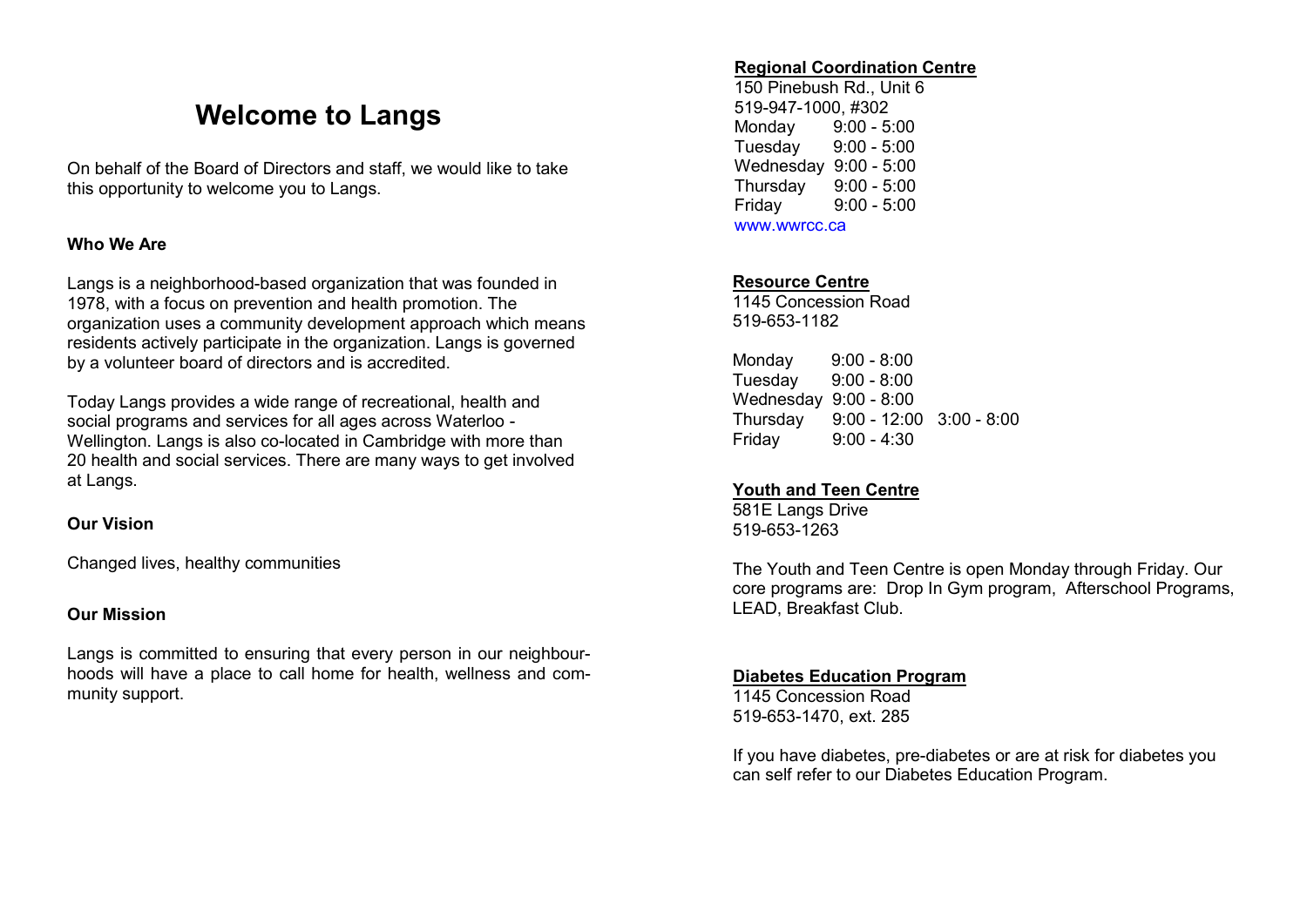### **General Information**



**Telephone** There is a telephone in our Resource Centre for your use for local calls only.

#### **Parking**

There is parking available in our front parking lot and on the street. The parking lot can get quite full some days. We do appreciate your patience.



**Transportation** The phone number of a local taxi service and copies of the city bus schedule are available in the waiting room.

#### **Poor Weather Conditions**

We may be closed at times during poor weather conditions. Please phone us on these days to find out if we will be open or if your appointment time needs to be changed.

#### **Hours of Operation**

#### **Community Health Centre**

1145 Concession Road 519-653-1470

Monday 8:30 - 8:00 Tuesday 8:30 - 8:00 Wednesday 8:30 - 8:00 Thursday 8:30 - 12:00 3:00 - 8:00 Friday 8:30 - 4:30

### **Principles:**

- A person's health and well being is impacted by various factors income including, income, housing, employment, education, social support, food security and the environment
- Each person's knowledge, skills and experience enrich our communities
- The health and well being of individuals is enhanced by involvement in their neighbourhood and wider community
- Shared ownership and responsibility for our community are achieved through positive relationships among individuals, staff and volunteers
- Services are welcoming, inclusive, flexible and responsive to the changing need of individuals
- Working together with volunteers, staff and community partners facilitates easier access to services in the community
- Health and wellbeing are enriched by actions taken at the individual, community and systems levels.

#### **Values:**

- **Integrity**
- Respect
- Accountability
- **Collaboration**
- Innovation
- Excellence

#### **Expectations:**

You can expect us to be courteous, professional and respectful. We strive to provide high quality, confidential services in an environment free of discrimination. We expect you to treat everyone at Lang's with respect and without discrimination.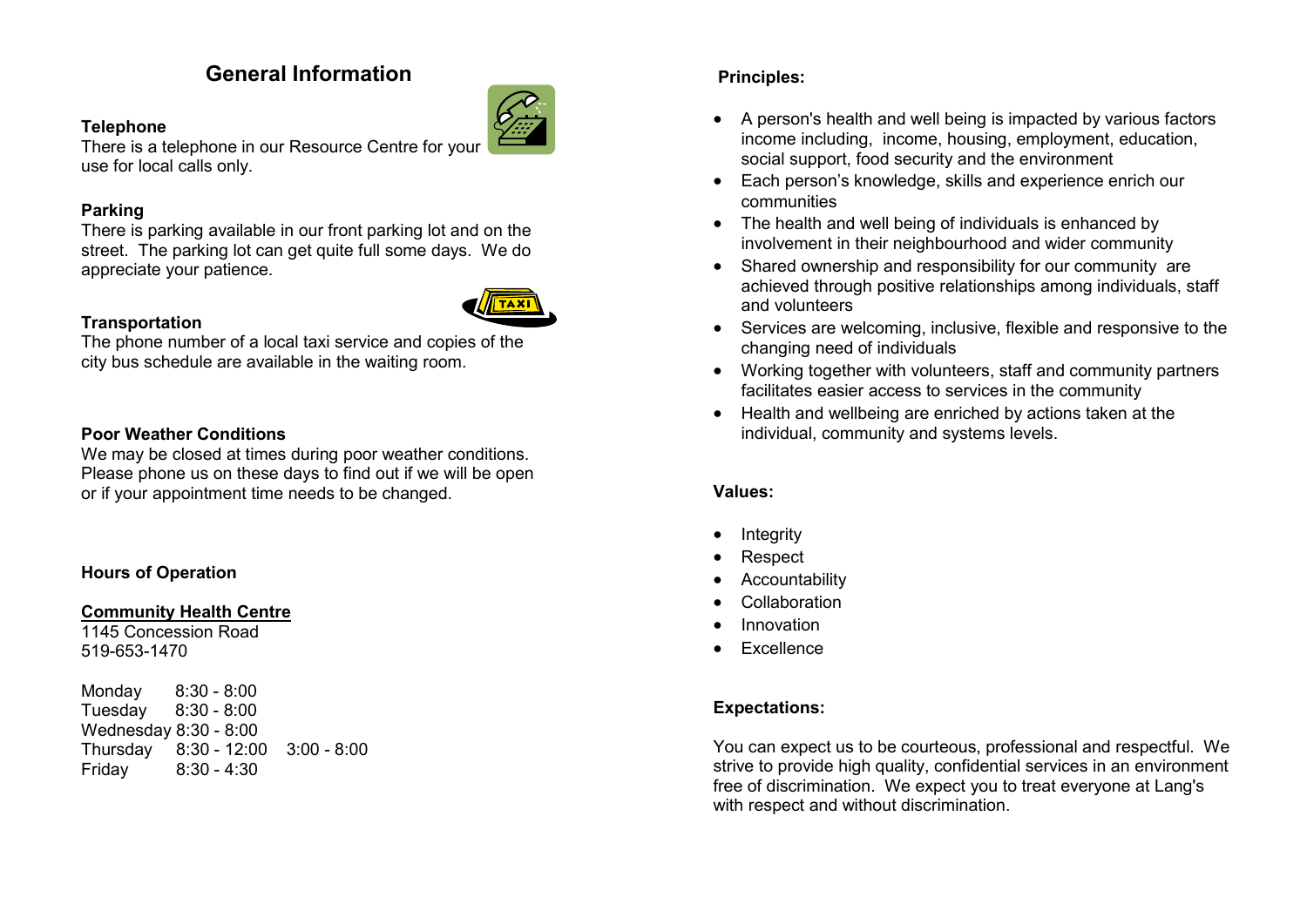### **Rights of Participants and Patients**

- to be treated respectfully, fairly and with dignity
- to have individual differences respected which may include various ethnic, psychological, spiritual, language, family, gender, sexual orientation or cultural issues
- to feel safe and be free from any form of abuse
- to feel accepted and included
- to express opinions and be heard in a manner that is open, honest and accepting
- to have privacy and confidentiality respected
- to know what is expected acceptable behavior and to know the consequences of unacceptable behavior
- to receive the support of staff, colleagues, participants, patients, the Board of Directors and the community
- to provide feedback on services and programs in the organization

#### **Responsibilities of Patients:**

- to be on time for appointments
- to give 24 hours' notice when cancelling an appointment
- to participate in and take ownership for their care and health, including attending appointments
- to be accountable for behaviour and actions, and accept consequences of behaviour
- to be responsible for their own health care by following through with instruction of their health care provider
- to participate in the service provider's assessment of his/her requirements
- to provide necessary information to staff and administration concerning relevant aspects of personal, mental, physical and financial status as well as custody and access, and to keep staff informed of any changes in these.
- to give staff an opportunity to correct a complaint or grievance by speaking to them directly.
- to be responsible for informing staff or volunteers of their special needs and for problem –solving.
- Parents are responsible for being supportive of behaviour policies regarding their children

### **Onsite Services & Community Partners**

Langs increases community access to a variety of services by being co-located with the William E. Pautler Centre and more than 25 other community partners at 1145 Concession Road.

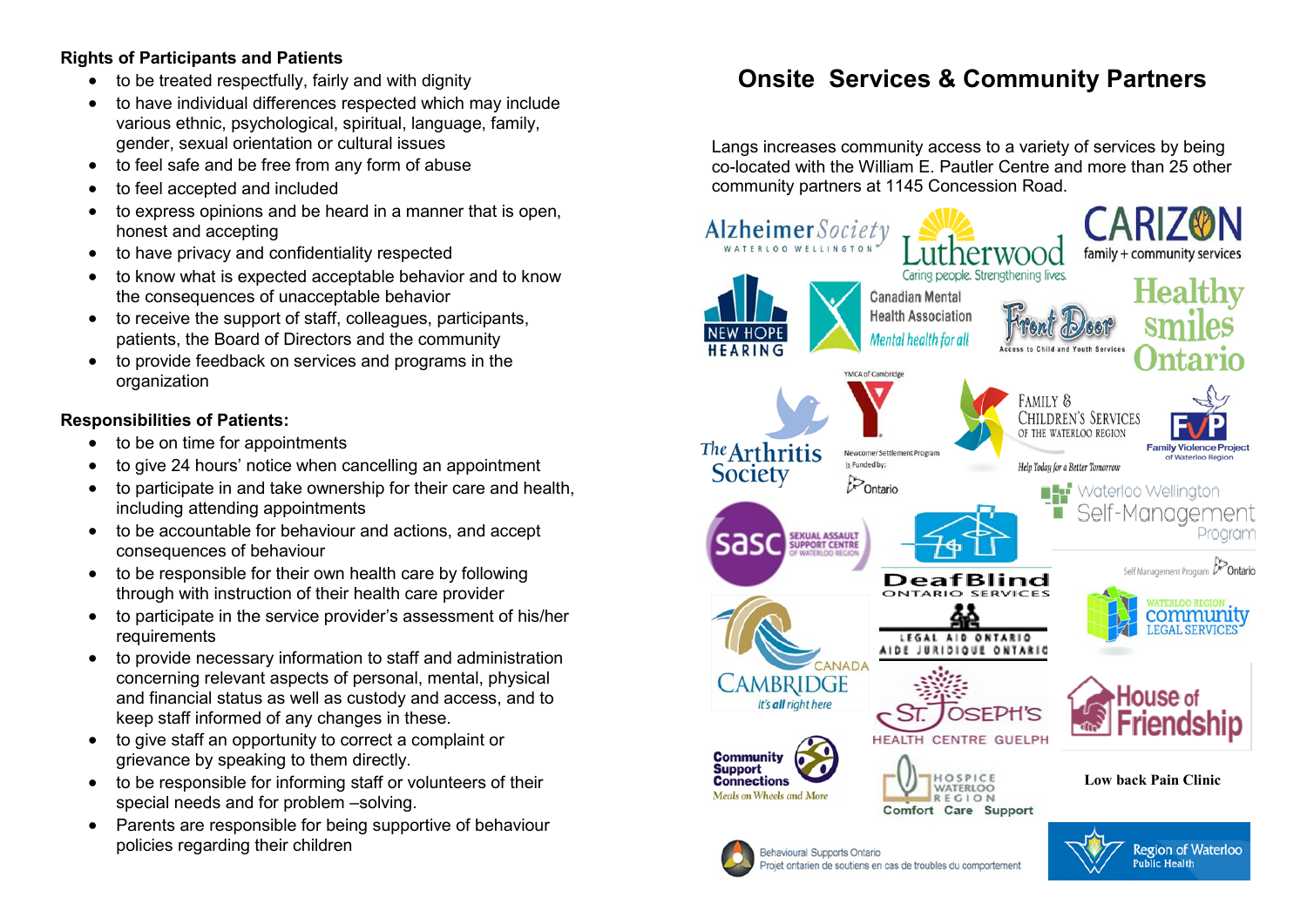#### **Take an Active Role in your Health Care**

Remember, you and your health care provider are a team. Working closely with your provider asking questions, listening carefully and following his or her advice is good for your health.

#### When making an appointment

Tell the receptionist if you need a medication renewal Tell the receptionist if you have a form to be completed by your health care provider

#### Before your Visit – Be Prepared

Make a list of your medications, supplements and vitamins



Make a list of your health concerns and questions – if you have more than two items to discuss please put them in order and ask about the most important ones first

Plan to update your health care provider on what has happened since your last visit

Remember to bring your eye glasses or wear your hearing aid Bring a notebook to write down important information

#### During your visit

Ask your most important questions first and stick to the point Discuss your symptoms i.e., when it started, how often it happens and if anything makes it better or worse

Answer all of your health care provider's questions – be open and honest

Ask questions about prescriptions, treatments and test results

Tell your health care provider if you may be pregnant or if you are trying to get pregnant

Ask questions if you don't understand something. If you're not sure what your health care provider is asking you to do or why, ask to have it explained again.

**Remember** although your health care provider might like to talk to you at length, each patient is given a limited amount of time and it may take more than one appointment to deal with all your health concerns.



### **Community Health Services**



#### **Our Team**

The role of the clinical team is to provide a full range of primary health care services and to help assist you with access to other community programs. Each patient at Langs is rostered with a nurse practitioner/doctor team. Other members of our multi-disciplinary team are nurses, medical secretaries, dietitians, social workers, counsellors and community workers.

As a team, we share information to ensure that we provide you with the best service possible. We will keep your information private and confidential, unless we are required to release it by law in exceptional circumstances. If we need to involve someone from outside the health centre in your care, we will ask your permission before we share any information with them.

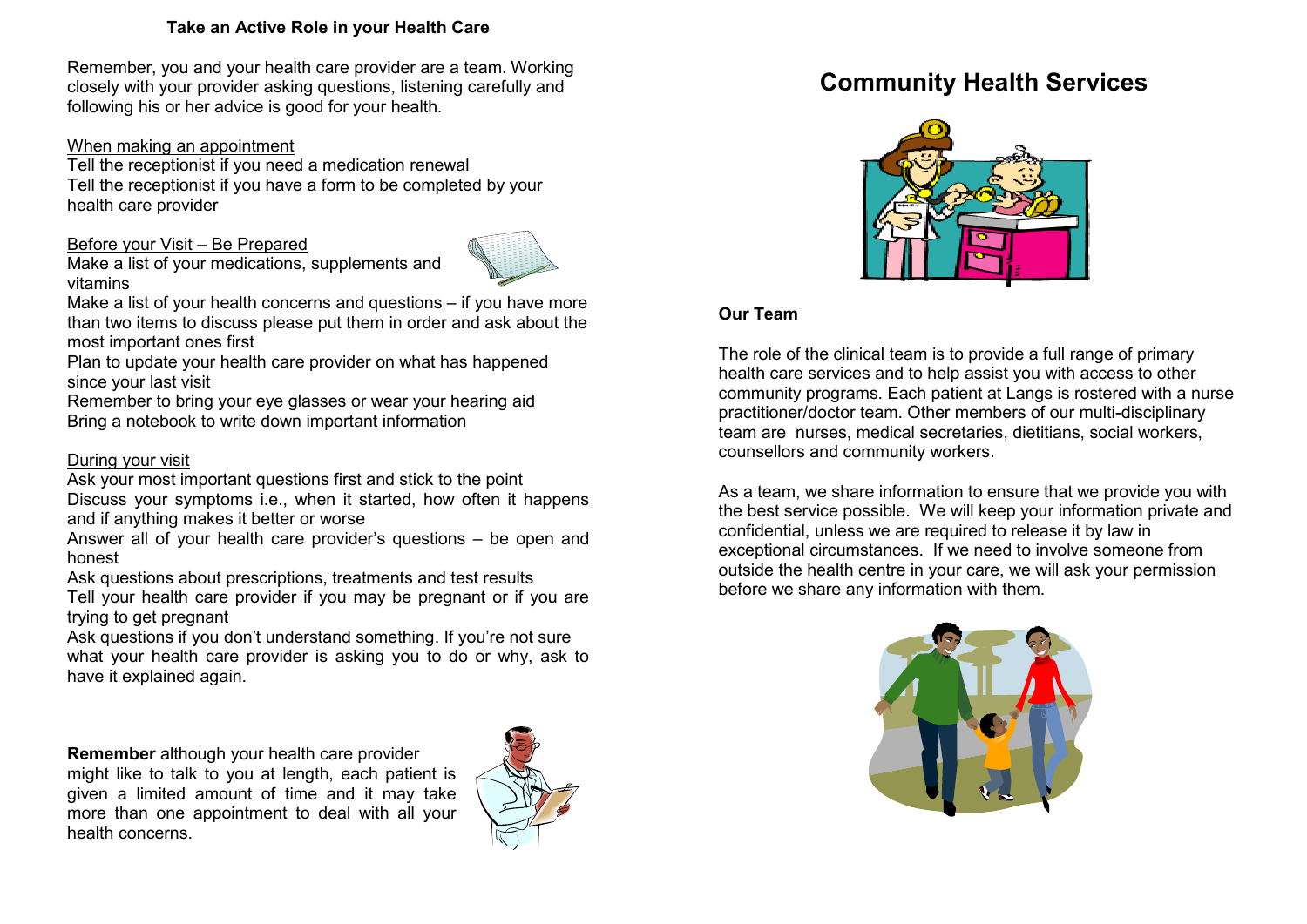### **IMPORTANT INFORMATION YOU NEED TO KNOW**

#### **Who is Eligible for Services?**

Any resident who lives in Cambridge and who does not have a family physician may become a patient at the centre if space is available. . Please call the Administrative Team Lead at ext. 343 for more information.

#### **Medical Emergencies**

If you have a medical emergency, go directly to Cambridge Memorial Hospital or call 911. Some examples are chest pain, shortness of breath, weakness or possible stroke.

#### **Appointments**

To see a health care provider you **must** book an appointment. This is your appointment time. If you have other family members who require an appointment please book their appointments

separately. We provide Same Day Access services. That means that when calling to book your appointment, the receptionist will ask you for some information to ensure you see the right provider at the right time.

#### **Please remember to bring:**

- Medications, including vitamins/traditional remedies
- Any relevant records including your immunization records
- Your Ontario Health Card
- 24 hour notice is required to change or cancel your medical appointment

#### **Langs has an automated call reminder system. You will receive a reminder call up to 48 hrs. ahead of your appt date and time**

Please arrive on time for medical appointments. If you arrive late we may have to reschedule your appointment. As part of our effort to support the education of health care students, you may be asked if a student can observe your visit or if you would be willing to be seen by a student. We thank you for your understanding and co-operation.

#### **Have you been discharged from Hospital?**

If you are admitted to the hospital, please call us when you are discharged to book a follow up appointment with your clinical provider.



#### **After Hours (On Call) Services**

We encourage you to contact us during our operating hours if you have a health care need. We currently provide on call services with other Cambridge physicians through Cambridge Memorial Hospital. If an emergency arises please go to the Emergency Department at the Cambridge Memorial Hospital. Telehealth Ontario is a free, confidential telephone service you can call to get health advice or general health information from a Registered Nurse. Call 1-866-797-0000.

#### **Interpretation Services**

When you are booking your appointment, please let the receptionist know that you will require a interpreter.